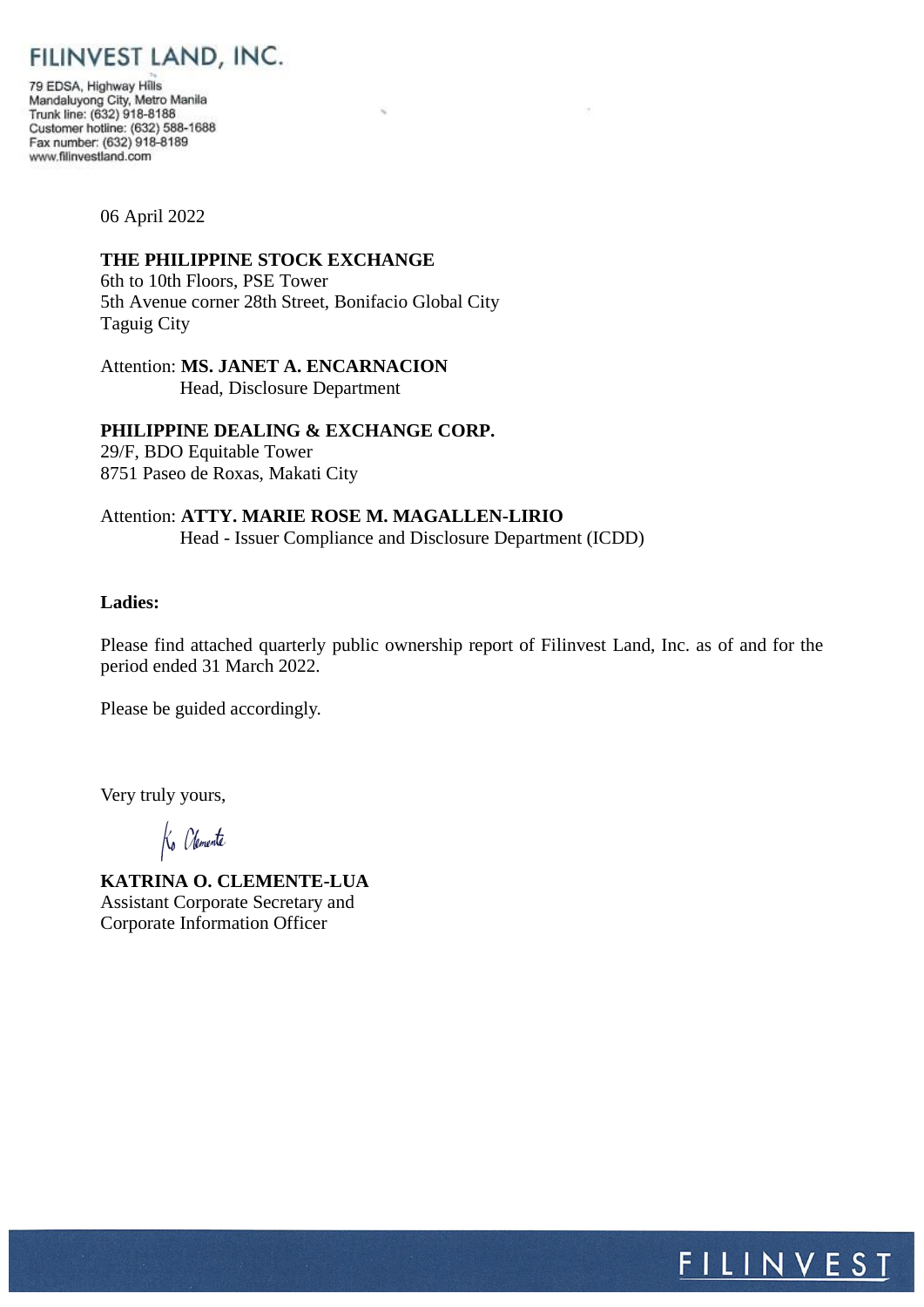#### **FILINVEST LAND INC.**

**Computation of Public Ownership as of March 31, 2022**

|                                                                                                                       |                                      |        | <b>Common Shares</b>                            | <b>Number of Shares</b><br>any other<br>class/type of<br>shares (if any) | Total                                           |
|-----------------------------------------------------------------------------------------------------------------------|--------------------------------------|--------|-------------------------------------------------|--------------------------------------------------------------------------|-------------------------------------------------|
| Number of Issued Shares<br>Less: Number of Treasury Shares (if any)<br><b>Number of Issued and Outstanding Shares</b> |                                      |        | 24,470,708,506<br>220,949,000<br>24,249,759,506 |                                                                          | 24,470,708,506<br>220,949,000<br>24,249,759,506 |
|                                                                                                                       | % to total<br>I/O Shares             |        | Common<br><b>Shares</b>                         | any other<br>class/type of<br>shares (if any)                            | Total                                           |
| <b>Directors</b>                                                                                                      |                                      |        |                                                 |                                                                          |                                                 |
| *L. Josephine Gotianun-Yap                                                                                            |                                      |        |                                                 |                                                                          |                                                 |
| Direct<br>Indirect (thru )                                                                                            | 0.0317 %                             |        | 7,694,934                                       | 0                                                                        | 7,694,934                                       |
| Michael Edward T. Gotianun                                                                                            | 0.1014 %                             |        | 24,577,345                                      | 0                                                                        | 24,577,345                                      |
| Direct                                                                                                                | 0.0463 %                             |        | 11,235,928                                      | 0                                                                        | 11,235,928                                      |
| $Indirect$ (thru $\qquad$ )                                                                                           | $\overline{\phantom{a}}$             | ℅      | 0                                               | 0                                                                        | 0                                               |
| Jonathan T. Gotianun                                                                                                  |                                      |        |                                                 |                                                                          |                                                 |
| Direct                                                                                                                | 0.0000 %                             |        | 61                                              | 0                                                                        | 61                                              |
| Indirect (thru Chriszen Holdings, Inc.'s FLI shares)                                                                  | 0.0001 %                             |        | 23,000                                          | 0                                                                        | 23,000                                          |
| Indirect (thru Berit Holdings Corp.'s FLI shares)                                                                     | 0.0088 %                             |        | 2,145,688                                       | 0                                                                        | 2,145,688                                       |
| Indirect (thru Akidagain Holdings, Inc.'s FLI shares)<br>Efren C. Gutierrez                                           | 0.0002 %<br>$\overline{\phantom{a}}$ |        | 56,688                                          | 0                                                                        | 56,688                                          |
| <b>Direct</b>                                                                                                         | 0.0001 %                             |        | 13,083                                          | 0                                                                        | 13,083                                          |
| Indirect (thru ______)                                                                                                |                                      | ℅      | 0                                               | 0                                                                        | $\mathbf 0$                                     |
| Francis Nathaniel C. Gotianun                                                                                         |                                      |        |                                                 |                                                                          |                                                 |
| Direct                                                                                                                | 0.0001                               | %      | 32,518                                          | 0                                                                        | 32,518                                          |
| Indirect (thru $\_\_\_\_\_\$ )                                                                                        | $\overline{\phantom{a}}$             | ℅      | 0                                               | $\Omega$                                                                 | 0                                               |
| Nelson M. Bona                                                                                                        |                                      |        |                                                 |                                                                          |                                                 |
| Direct<br>Indirect (thru ______)                                                                                      | 0.0000 %                             | $\%$   | 1<br>0                                          | 0<br>0                                                                   | 1<br>0                                          |
| Val Antonio B. Suarez                                                                                                 |                                      |        |                                                 |                                                                          |                                                 |
| Direct                                                                                                                | 0.0000 %                             |        | 1                                               | 0                                                                        | 1                                               |
| Indirect (thru ______)                                                                                                |                                      | ℅      | 0                                               | 0                                                                        | 0                                               |
| Ernesto S. De Castro                                                                                                  |                                      |        |                                                 |                                                                          |                                                 |
| Direct                                                                                                                | 0.0000 %                             |        | 1                                               | 0                                                                        | 1                                               |
| Indirect (thru ______)                                                                                                | $\overline{\phantom{a}}$             | ℅      | 0                                               | 0                                                                        | 0                                               |
| Gemilo J. San Pedro<br>Direct                                                                                         | 0.0000 %                             |        | 1                                               | 0                                                                        | 1                                               |
| Indirect (thru $\_\_\_\_\_\$ )                                                                                        |                                      | ℅      | $\Omega$                                        | 0                                                                        | 0                                               |
| Sub-total                                                                                                             | 0.1888%                              |        | 45,779,249                                      | 0                                                                        | 45,779,249                                      |
|                                                                                                                       |                                      |        |                                                 |                                                                          |                                                 |
| <b>Officers</b>                                                                                                       |                                      |        |                                                 |                                                                          |                                                 |
| Mercedes T. Gotianun - Chairperson Emerita                                                                            |                                      |        |                                                 |                                                                          |                                                 |
| Direct                                                                                                                |                                      | %      | 0                                               | 0                                                                        | 0<br>0                                          |
| Indirect (thru ___                                                                                                    |                                      | %      | $\mathbf 0$                                     | 0                                                                        |                                                 |
| Jonathan T. Gotianun - Chairman                                                                                       |                                      |        |                                                 |                                                                          | 0                                               |
| Direct<br>$Indirect$ (thru $\qquad$ )                                                                                 |                                      | %<br>% | 0<br>0                                          | 0<br>0                                                                   | 0                                               |
|                                                                                                                       |                                      |        |                                                 |                                                                          |                                                 |
| L. Josephine Gotianun-Yap - President & Chief Executive Officer<br>Direct                                             |                                      |        |                                                 |                                                                          | 0                                               |
| Indirect (thru ___                                                                                                    |                                      | ℅<br>% | 0<br>0                                          | 0<br>0                                                                   | 0                                               |
| Tristaneil D. Las Marias - Executive Vice President and                                                               |                                      |        |                                                 |                                                                          |                                                 |
| <b>Chief Strategy Officer</b>                                                                                         |                                      |        |                                                 |                                                                          |                                                 |
| Direct                                                                                                                | 0.0000 %                             |        | 1                                               | 0                                                                        | 1                                               |
| Indirect (thru $\_\_\_\_\_\$ )                                                                                        |                                      | %      | $\mathbf 0$                                     | 0                                                                        | 0                                               |
| Ana Venus A. Mejia - First Senior Vice President, Treasurer and<br><b>Chief Finance Officer</b>                       |                                      |        |                                                 |                                                                          |                                                 |
| Direct<br>Indirect (thru $\_\_\_\_\_\$ )                                                                              | $0.0008$ %                           | %      | 0<br>200,000                                    | 0<br>0                                                                   | 0<br>200,000                                    |
| Maria Victoria M. Reyes-Beltran - Senior Vice President,<br>General Counsel and Compliance Officer                    |                                      |        |                                                 |                                                                          |                                                 |
| Direct                                                                                                                |                                      | ℅      | 0                                               | 0                                                                        | 0                                               |
| Indirect (thru $\qquad \qquad$                                                                                        | 0.0001 %                             |        | 30,000                                          | 0                                                                        | 30,000                                          |
| Katrina O. Clemente-Lua - Assistant Corporate Secretary                                                               |                                      |        |                                                 |                                                                          |                                                 |
| and Corporate Information Officer                                                                                     |                                      |        |                                                 |                                                                          |                                                 |
| Direct                                                                                                                |                                      | %      | 0                                               | 0                                                                        | 0                                               |
| Indirect (thru<br>$\lambda$                                                                                           |                                      | %      | $\mathbf 0$                                     | 0                                                                        | 0                                               |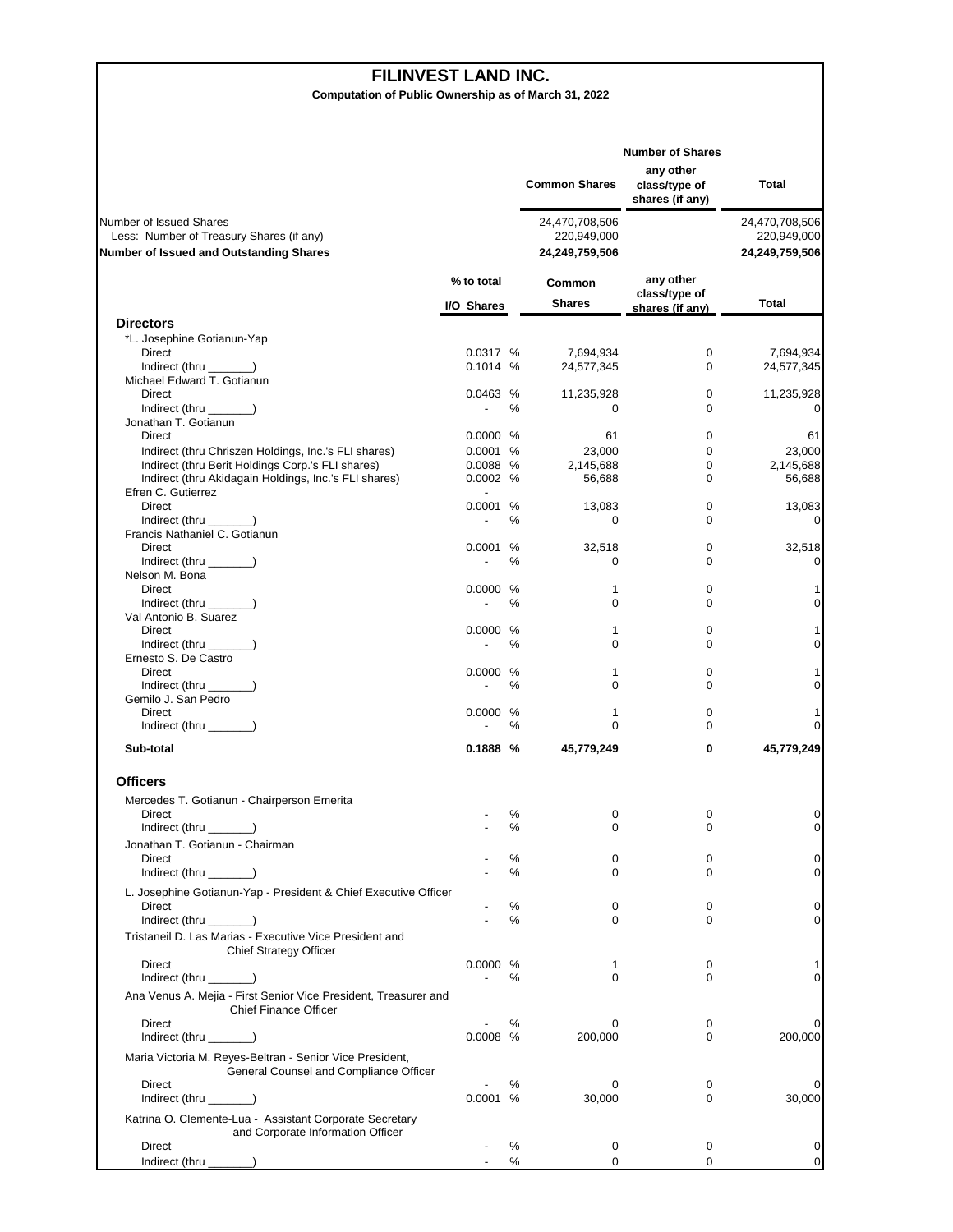| Harriet C. Ducepec - First Vice President and Chief Risk Officer              |                          |      |                |          |                |
|-------------------------------------------------------------------------------|--------------------------|------|----------------|----------|----------------|
| Direct                                                                        |                          | %    | 0              | 0        | 0              |
| Indirect (thru _______)                                                       |                          | $\%$ | 0              | 0        | $\mathbf 0$    |
| Edgardo C. Raymundo - Chief Audit Executive                                   |                          |      |                |          |                |
| Direct                                                                        |                          | $\%$ | 0              | 0        | 0              |
| Indirect (thru ______)                                                        |                          | %    | 0              | 0        | $\mathbf 0$    |
| Val Antonio B. Suarez - Lead Independent Director                             |                          |      |                |          |                |
| Direct                                                                        |                          | %    | 0              | 0        | 0              |
| Indirect (thru ______)                                                        |                          | $\%$ | 0              | 0        | 0              |
| Vince Lawrence Abejo - First Senior Vice President and                        |                          |      |                |          |                |
| Chief Sales and Marketing Officer                                             |                          |      |                |          |                |
| Direct                                                                        |                          | %    | 0              | 0        | 0              |
|                                                                               |                          | %    | 0              | 0        | 0              |
| Indirect (thru $\qquad$ )<br>Francis V. Ceballos - Senior Vice President,     |                          |      |                |          |                |
|                                                                               |                          |      |                |          |                |
| <b>Business Group Head</b>                                                    |                          |      |                |          |                |
| Direct                                                                        |                          | %    | 0              | 0        | 0              |
| Indirect (thru ______)                                                        |                          | %    | 0              | 0        | 0              |
| Winnifred H. Lim - Senior Vice President and Chief Technical Planning Officer |                          |      |                |          |                |
| Direct                                                                        |                          | ℅    | 0              | 0        | 0              |
| $Indirect$ (thru $\qquad$ )                                                   | 0.0042%                  |      | 1,026,563      | 0        | 1,026,563      |
| Luis L. Fernandez - First Vice President and Head, General                    |                          |      |                |          |                |
| Services                                                                      |                          |      |                |          |                |
| Direct                                                                        | $0.0168$ %               |      | 4,064,940      | 0        | 4,064,940      |
| Indirect (thru _______)                                                       | $\overline{\phantom{a}}$ | ℅    |                | $\Omega$ | 0              |
| Reynaldo Juanito S. Nieva II - First Vice President,                          |                          |      |                |          |                |
| <b>Operations Head</b>                                                        |                          |      |                |          |                |
| <b>Direct</b>                                                                 |                          | %    | 0              | 0        | 0              |
| Indirect (thru _______)                                                       |                          | %    | $\Omega$       | $\Omega$ | 0              |
| Alexis Avalone Ojeda - First Vice President,                                  |                          |      |                |          |                |
| Sales Channel Development Head                                                |                          |      |                |          |                |
| Direct                                                                        |                          | %    | 0              | 0        | 0              |
| Indirect (thru ______)                                                        |                          | %    | $\Omega$       | $\Omega$ | 0              |
| Janeth Bucal Delos Reyes - First Vice President and                           |                          |      |                |          |                |
| Deputy Chief Finance Officer                                                  |                          |      |                |          |                |
| Direct                                                                        |                          | %    | 0              | 0        | 0              |
| Indirect (thru _______)                                                       |                          | %    | $\Omega$       | $\Omega$ | $\Omega$       |
|                                                                               |                          |      |                |          |                |
| Sub-total                                                                     | 0.0219%                  |      | 5,321,504      | 0        | 5,321,504      |
| <b>Principal/Substantial Stockholders</b>                                     |                          |      |                |          |                |
| <b>Filinvest Development Corporation</b>                                      |                          |      |                |          |                |
| Direct                                                                        | 64.6664 %                |      |                |          | 15,681,457,022 |
|                                                                               | 0.2515 %                 |      | 15,681,457,022 |          |                |
| Indirect (thru)                                                               |                          |      | 61,000,000     |          | 61,000,000     |
| <b>ALG Holdings Corporation</b>                                               |                          |      |                |          |                |
| Direct                                                                        |                          | ℅    |                |          |                |
| Indirect (thru _______)                                                       | 1.5522 %                 |      | 376,396,958    |          | 376,396,958    |
| Team Gladiola, Inc.                                                           |                          |      |                |          |                |
| Direct                                                                        | 0.0158 %                 |      | 3,828,000      |          | 3,828,000      |
| Indirect (thru $\_\_\_\_\_\$ )                                                | 0.1031%                  |      | 25,000,015     |          | 25,000,015     |
|                                                                               |                          |      |                |          |                |
| Sub-total                                                                     | 66.5890 %                |      | 16,147,681,995 |          | 16,147,681,995 |
| <b>Affiliates</b>                                                             |                          |      |                |          |                |
| <b>Direct</b>                                                                 | 0.00%                    |      |                |          | 0              |
| Indirect (thru _______)                                                       | 0.00%                    |      |                |          | $\mathbf 0$    |
| Sub-total                                                                     | 0.00%                    |      |                |          |                |
| <b>TOTAL</b>                                                                  | 66.80 %                  |      | 16,198,782,748 | 0        | 16,198,782,748 |
|                                                                               |                          |      |                |          |                |
| <b>Total Number of Shares Owned by the Public</b>                             |                          |      | 8,050,976,758  |          | 8,050,976,758  |